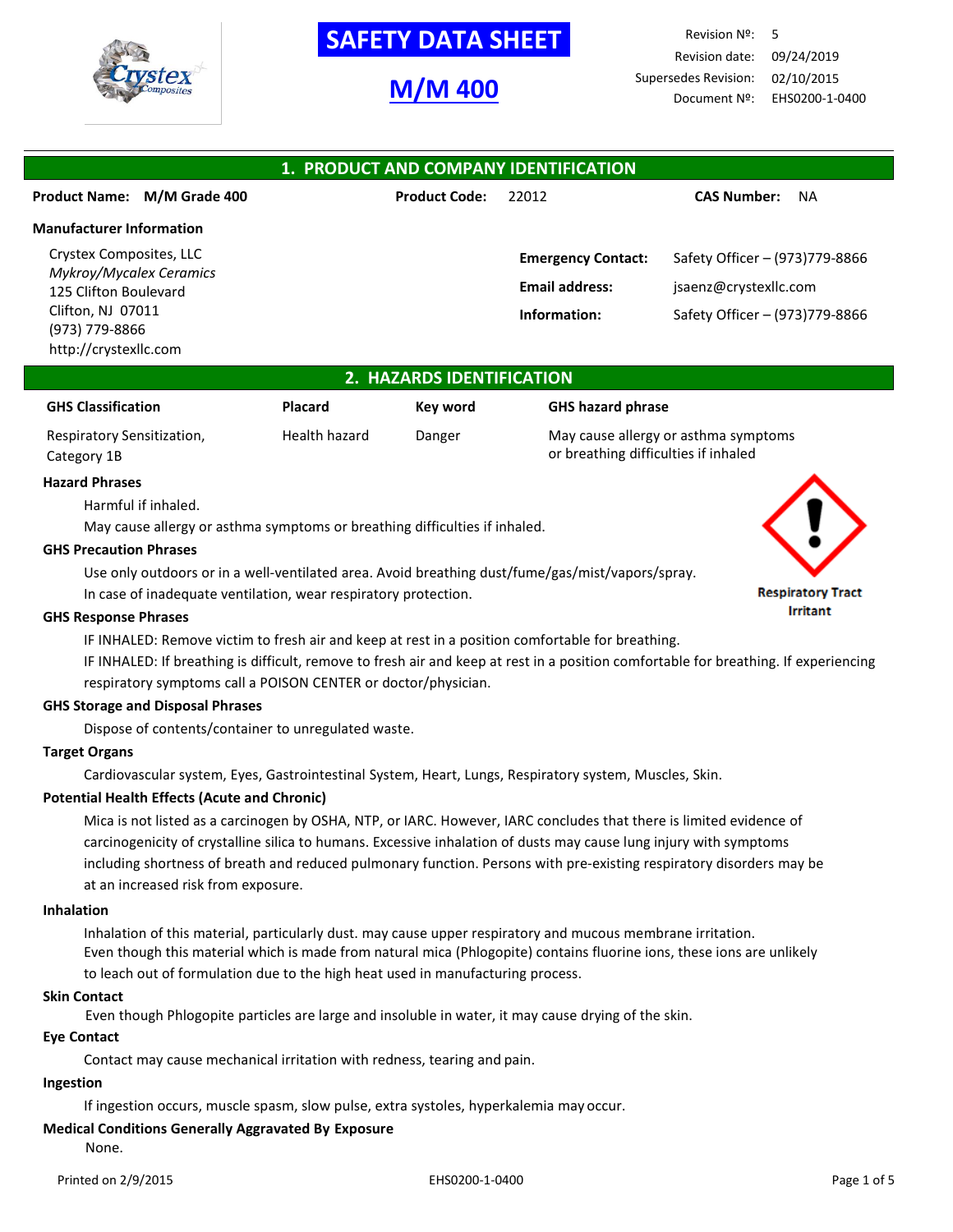

# **-SAFETY DATA SHEET-**

# **M/M 400**

| 3. COMPOSITION/INFORMATION ON INGREDIENTS                                         |            |          |  |  |  |
|-----------------------------------------------------------------------------------|------------|----------|--|--|--|
| <b>Hazardous Components (Chemical Name)</b><br><b>CAS NUMBER</b><br>Concentration |            |          |  |  |  |
| 1. Phlogopite                                                                     | 12251-00-2 | 58%      |  |  |  |
| 2. Frits, chemicals                                                               | 65997-18-4 | 38-40%   |  |  |  |
| 3. Cryolite                                                                       | 15096-52-3 | $2 - 4%$ |  |  |  |

## **4. FIRST AID MEASURES**

### **Emergency and First Aid Procedures**

If exposure occurs, move to fresh air. Call a physician.

#### **In Case of Inhalation**

If an adverse reaction is observed or irritation develops, remove the person from source of exposure to fresh air. If symptoms persist get medical attention.

#### **In Case of Skin Contact**

Wash the exposed skin with soap and water. If irritation or rash develops get medical attention.

#### **In Case of Eye Contact**

If dust enters eyes, flush immediately with clean water for 15 minutes and call aphysician.

#### **In Case of Ingestion**

Clear material from mouth. If large amounts of material are swallowed seek medical attention. Noharmful effects are expected from a small ingestion.

#### **Signs and Symptoms Of Exposure**

Signs and symptoms of exposure include upper respiratory irritation, gastrointestinal irritation, muscle spasm, extra systoles, bradycardia (slow pulse), hypokalemia (low potassium), and skin and eye irritation,burns.

| <b>5. FIRE FIGHTING MEASURES</b> |           |                                |         |  |
|----------------------------------|-----------|--------------------------------|---------|--|
| <b>Flash Point:</b>              | NA        | <b>Auto ignition Point: NA</b> |         |  |
| <b>Explosive Limits:</b>         | <b>NA</b> | LEL: NA                        | UEL: NA |  |

### **Fire Fighting Instructions**

Wear positive pressure, self-contained breathing apparatus for firefighting. Use structural firefightingclothing. **Flammable Properties and Hazards Suitable Extinguishing Media**

This material is not flammable or combustible but rather becomes molten. Use any media appropriate forthe surrounding fire, water fog, carbon dioxide, foam or dry chemical.

### **Unsuitable Extinguishing Media**

NA

## **6. ACCIDENTAL RELEASE MEASURES**

## **Steps To Be Taken In Case Material Is Released Or Spilled**

Wear appropriate protective clothing and equipment. Sweep or vacuum up, avoiding the creation ofairborne dust, and collect in a suitable container for disposal. Dust collectors may be used aswell.

## **Protective Precautions, Protective Equipment and Emergency Procedures**

Use a NIOSH approved dust/mist respirator if dust is created.

# **7. HANDLING AND STORAGE**

## **Precautions To Be Taken in Handling**

Avoid generating and breathing dust. Avoid eye contact. Use with adequate ventilation. If clothing becomes contaminated, remove and launder before reuse. Wash thoroughly before eating and drinking.

Food, beverages and smoking materials should not be allowed in the work area.

## **Precautions To Be Taken in Storing**

Store in a dry area away from food and feed products. Avoid dust formation.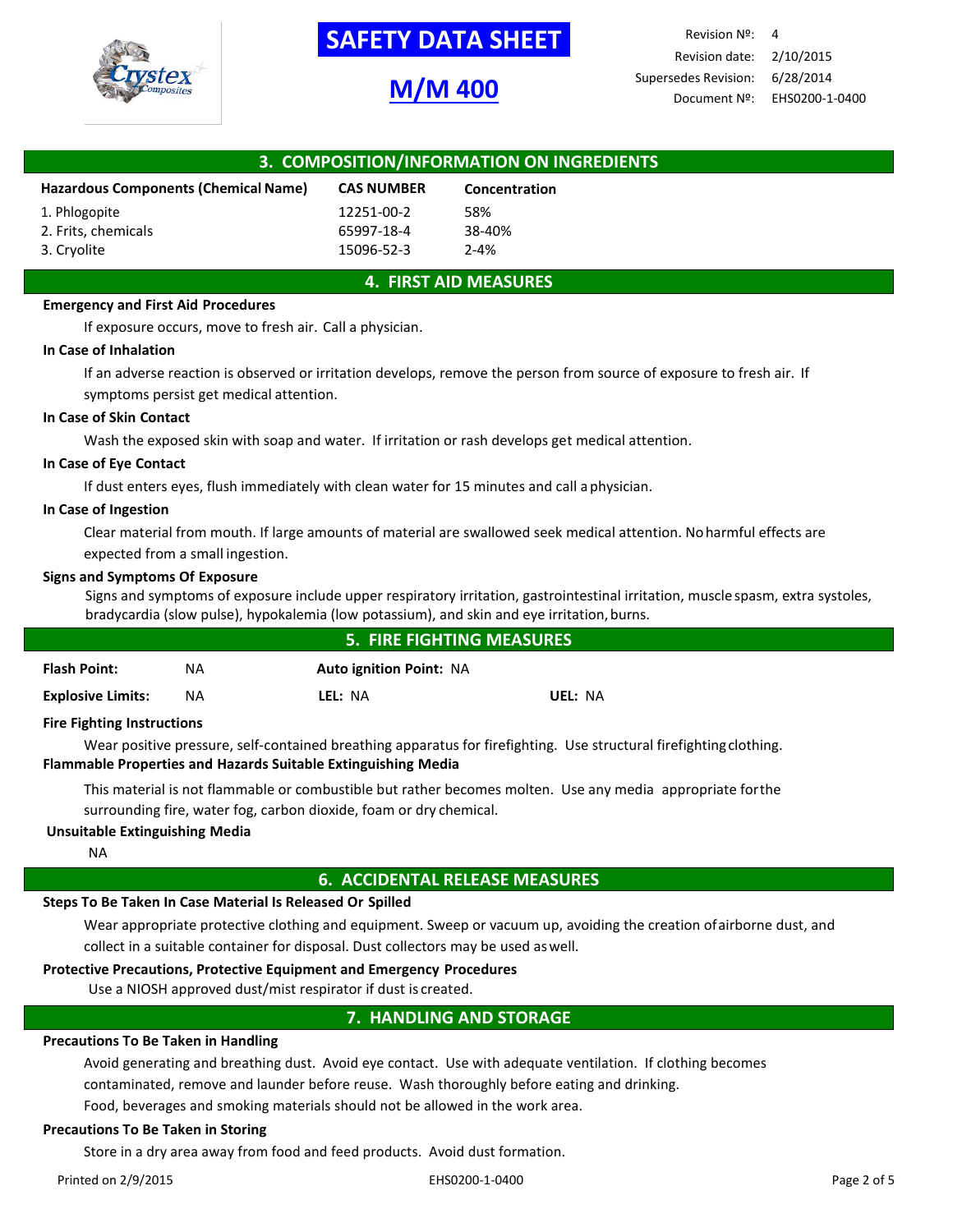

# **-SAFETY DATA SHEET-**

# **M/M 400**

## **Other Precautions**

Mica is not listed as a carcinogen by OSHA, NTP, or IARC. However, IARC concludes that there is limited evidence of carcinogenicity of crystalline silica to humans. Excessive inhalation of dusts may cause lung injury with symptoms including shortness of breath and reduced pulmonary function.

# **8. EXPOSURE CONTROLS/PERSONAL PROTECTION**

| <b>Hazardous Components (Chemical Name)</b> | <b>CAS NUMBER</b> | <b>OSHA PEL</b>              | <b>ACGIH TLV</b>             |
|---------------------------------------------|-------------------|------------------------------|------------------------------|
| 1. Phlogopite                               | 12251-00-2        | 3 mg/m <sup>3</sup>          | 3 mg/m <sup>3</sup>          |
| 2. Frits, chemicals                         | 65997-18-4        | 15 mg/m $3$                  | 10 mg/m $3$                  |
| 3. Cryolite                                 | 15096-52-3        | 2.5 mg/m <sup>3</sup> (as F) | 2.5 mg/m <sup>3</sup> (as F) |

## **Respiratory Equipment (Specify Type)**

For operations where the exposure limit may be exceeded and dust is generated, a NIOSH approved high efficiency particulate respirator is recommended. Equipment selection depends on contaminates type and concentration. Select in accordance with 29CFR1910.134 and good industrial hygiene practice.

### **Eye Protection**

Normal eye protection should be employed for plant operations. For dusty operations goggles may be required.

### **Protective Gloves**

## **Other Protective Clothing**

## **Engineering Controls (Ventilation etc.)**

Keep area well ventilated.

### **Work/Hygienic/Maintenance Practices**

Wash hands and face thoroughly after exposure.

| <b>9. PHYSICAL AND CHEMICAL PROPERTIES</b> |                    |                                              |      |  |  |
|--------------------------------------------|--------------------|----------------------------------------------|------|--|--|
| <b>Physical State:</b>                     | [ ]Gas             | [X ] Solid<br>[ ] Liguid                     |      |  |  |
| <b>Appearance and Odor:</b>                |                    | Light brown, odorless, solid sheet or rod    |      |  |  |
| <b>Melting Point:</b>                      | 750 <sup>o</sup> C | <b>Evaporation Rate:</b><br>NA.              |      |  |  |
| <b>Boiling Point:</b>                      | <b>NA</b>          | <b>Solubility in Water:</b>                  | None |  |  |
| Specific Gravity (Water = $1$ ):           | 2.5                | <b>Percent Volatile:</b>                     | NA.  |  |  |
| Density:                                   | NA.                | <b>Saturated Vapor Concentration:</b><br>NA. |      |  |  |
| Vapor Pressure (vs. Air or mm Hg):         | NA                 | <b>Viscosity:</b>                            | NA.  |  |  |
| Vapor Density (vs. Air = 1):               | NA.                | pH:                                          | NA.  |  |  |
| 10<br><b>STARILITY AND REACTIVITY</b>      |                    |                                              |      |  |  |

## **10. STABILITY AND REACTIVITY**

| <b>Stability</b>                                  | Unstable [ ]          | Stable $[X]$         |
|---------------------------------------------------|-----------------------|----------------------|
| <b>Conditions To Avoid - Instability</b>          | NA.                   |                      |
| <b>Incompatibility - Materials To Avoid</b>       | NA.                   |                      |
| <b>Hazardous Decomposition Or Byproducts</b>      | NA.                   |                      |
| <b>Possibility of Hazardous Reactions:</b>        | Will occur $\lceil$ 1 | Will not occur $[X]$ |
| <b>Conditions To Avoid - Hazardous Reactions:</b> | ΝA                    |                      |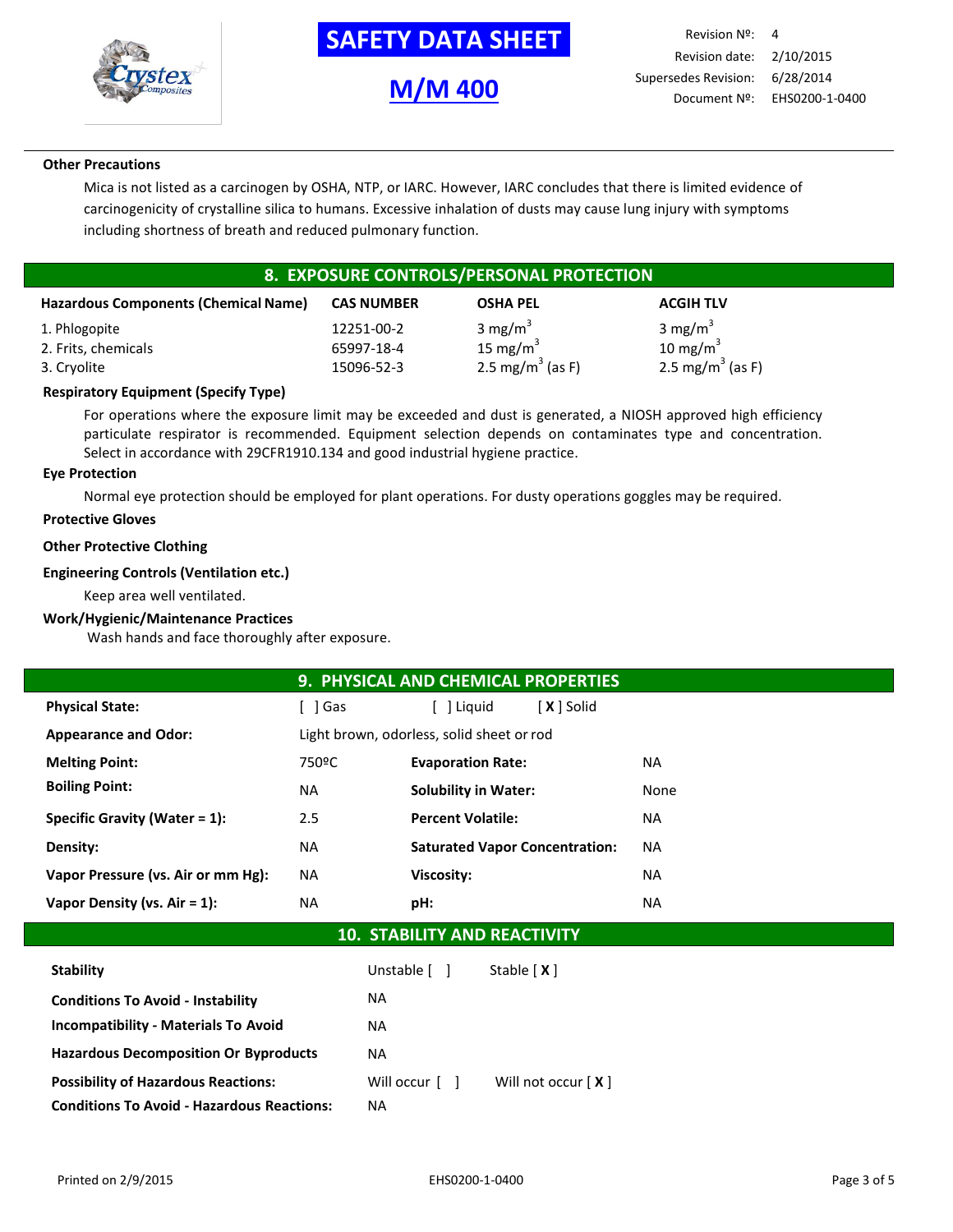

# **-SAFETY DATA SHEET-**

# **M/M 400**

Revision Nº: 4 Revision date: 2/10/2015 Supersedes Revision: 6/28/2014 Document Nº: EHS0200-1-0400

## **11. TOXICOLOGICAL INFORMATION**

## **Toxicological Information**

This product is composed of natural and synthetic clay minerals which are not acutely toxic by ingestion, inhalation ordermal contact.

| <b>Hazardous Components (Chemical Name)</b>                                                                           | <b>CAS NUMBER</b>                 | <b>NTP</b> | <b>IARC</b> | <b>ACGIH</b>       | <b>OSHA</b> |  |
|-----------------------------------------------------------------------------------------------------------------------|-----------------------------------|------------|-------------|--------------------|-------------|--|
| 1. Phlogopite                                                                                                         | 12251-00-2                        |            |             |                    |             |  |
| 2. Frits, chemicals                                                                                                   | 65997-18-4                        |            |             |                    |             |  |
| 3. Cryolite                                                                                                           | 15096-52-3                        |            |             |                    |             |  |
| Carcinogenicity:                                                                                                      |                                   |            |             |                    |             |  |
| NTP? No                                                                                                               | <b>IARC Monographs? No</b>        |            |             | OSHA Regulated? No |             |  |
|                                                                                                                       | <b>12. ECOLOGICAL INFORMATION</b> |            |             |                    |             |  |
| Results of PBT and vPvB assessment (Persistent and Bioaccumulative/very Persistent and very Bioaccumulative Chemical) |                                   |            |             |                    |             |  |
| <b>NA</b>                                                                                                             |                                   |            |             |                    |             |  |
| <b>Persistence and Degradability</b>                                                                                  |                                   |            |             |                    |             |  |
| ΝA                                                                                                                    |                                   |            |             |                    |             |  |
| <b>Bioaccumulative Potential</b>                                                                                      |                                   |            |             |                    |             |  |
| <b>NA</b>                                                                                                             |                                   |            |             |                    |             |  |

# **Mobility in Soil**

## NA

## **13. DISPOSAL CONSIDERATIONS**

#### **Waste Disposal Method**

Disposal of material should be done in compliance with all local, state, provincial and federal lawsand regulations. Dispose of contents/containers to unregulated waste.

## **14. TRANSPORT INFORMATION**

**Note:** Not classified as dangerous in the meaning of transport regulations.

| DOT :       | : Not regulated. | (US Department of Transportation)           |
|-------------|------------------|---------------------------------------------|
| <b>IMDG</b> | : Not regulated. | (International Maritime Dangerous Goods)    |
| <b>IATA</b> | : Not regulated. | (International Air Transport Association)   |
| <b>ICAO</b> | : Not regulated. | (International Civil Aviation Organization) |

## **15. REGULATORY INFORMATION**

| <b>SARA 302 Components</b>   | No subject to the reporting requirements of SARA Title III, Section 302.                                                                                                            |                                      |  |                                                                                      |
|------------------------------|-------------------------------------------------------------------------------------------------------------------------------------------------------------------------------------|--------------------------------------|--|--------------------------------------------------------------------------------------|
| <b>SARA 313 Components</b>   | This material does not contain any chemical component with known CAS numbers that exceed the<br>threshold (De Minimis) reporting levels established by SARA Title III, Section 313. |                                      |  |                                                                                      |
| SARA 311/312 Hazards         | No SARA hazards.                                                                                                                                                                    |                                      |  |                                                                                      |
| <b>US EPA TSCA Inventory</b> |                                                                                                                                                                                     |                                      |  | The following component is not listed on the Toxic Substances Control Act Inventory. |
|                              | Phlogopite                                                                                                                                                                          | CAS Nº 12003-28-2                    |  |                                                                                      |
|                              | The following components are listed on the Toxic Substances Control Act Inventory.                                                                                                  |                                      |  |                                                                                      |
|                              |                                                                                                                                                                                     | Frits, chemicals $CAS No 65997-18-4$ |  | Cryolite CAS Nº 15096-52-3                                                           |
| NJ Right To Know Components  | No components are subject to the New Jersey Right To Know Act.                                                                                                                      |                                      |  |                                                                                      |
|                              | Phlogopite                                                                                                                                                                          | CAS Nº 12251-00-2                    |  | Cryolite CAS Nº 15096-52-3                                                           |
|                              |                                                                                                                                                                                     | Frits, chemicals $CAS N2 65997-18-4$ |  |                                                                                      |
|                              |                                                                                                                                                                                     |                                      |  |                                                                                      |

## **16. OTHER INFORMATION**

**NOTE:** When machining use water to collect dust and keep tools cool. **9.**

This is the end of SDS for M/M 400